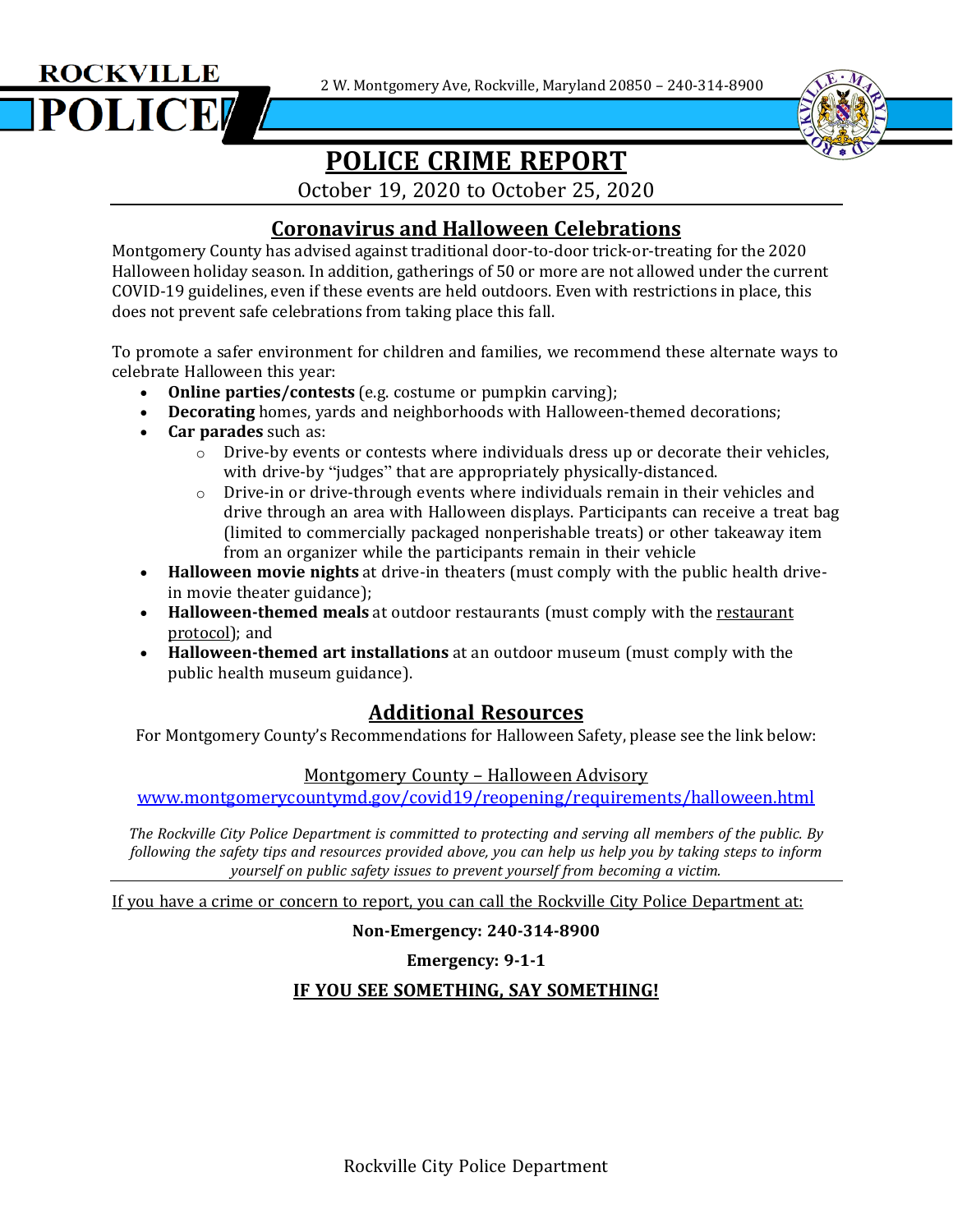### **Rockville City Police Reported Incidents**

The Rockville City Police Department provides a weekly Crime Report of serious incidents to serve as an overview of police activity occurring within the City Limits of Rockville. Please note this summary does not include every reported incident that has occurred during this time frame. **It is to be noted that the words "arrested" and "charged" do not imply guilt.**

# $\overline{a}$ **ARRESTS**

10/20/20, a female, age 29, was arrested for shoplifting, second degree assault, and intoxicated disorderly conduct following an incident that occurred in the 600 block of Hungerford Drive.

10/22/20, a male, age 45, was arrested on the strength of a bench warrant for failure to appear in court and possession of an open container for an event that occurred earlier in the 300 block of North Washington Street.

10/24/20, a male, age 18, was arrested for rouge and vagabond activity following an incident that occurred in the 200 block of North Van Buren Street

# **INCIDENTS**

200 block Mount Vernon Place, the complainant reports that an unknown subject displayed a firearm and attempted to remove a motor vehicle from the complainant between 9:20 p.m. and 10:00 p.m. on 10/19/20. **The suspect is described as:**

#### **B/M - approx. 6 feet tall, 200 pounds, muscular build, black hair, brown eyes - Last seen wearing: white t-shirt and gray pants**

200 block Elizabeth Avenue, the complainant reports that an unknown subject removed a toolbox and a cardboard box containing tools from an unsecured residence between 6:25 p.m. on 10/20/20 and 6:25 p.m. on 10/20/20.

1600 block East Jefferson Street, the complainant reports that an unknown subject removed an unsecured bicycle from a residential address between 5:00 a.m. and 6:00 p.m. on 10/20/20.

16000 block Shady Grove Road, the complainant reports that an unknown subject forced entry into a residence and while the complainant was home between 11:55 p.m. on 10/21/20 and 1:00 a.m. on 10/22/20. **The suspect is described as:**

#### **B/M – approx. 6 feet 1 inch tall, 165 pounds, thin build - Last seen wearing: black sweatshirt and black ski mask**

100 block East Montgomery Avenue, the complainant reports that an unknown subject entered an unsecured business and removed bolt cutters between 1:00 p.m. and 2:00 p.m. on 10/10/20. **Report Received 10/22/20. The suspect is described as:**

#### **B/M - Last seen wearing: green shoes, black backpack, black bandana, black baseball cap, black sweatshirt**